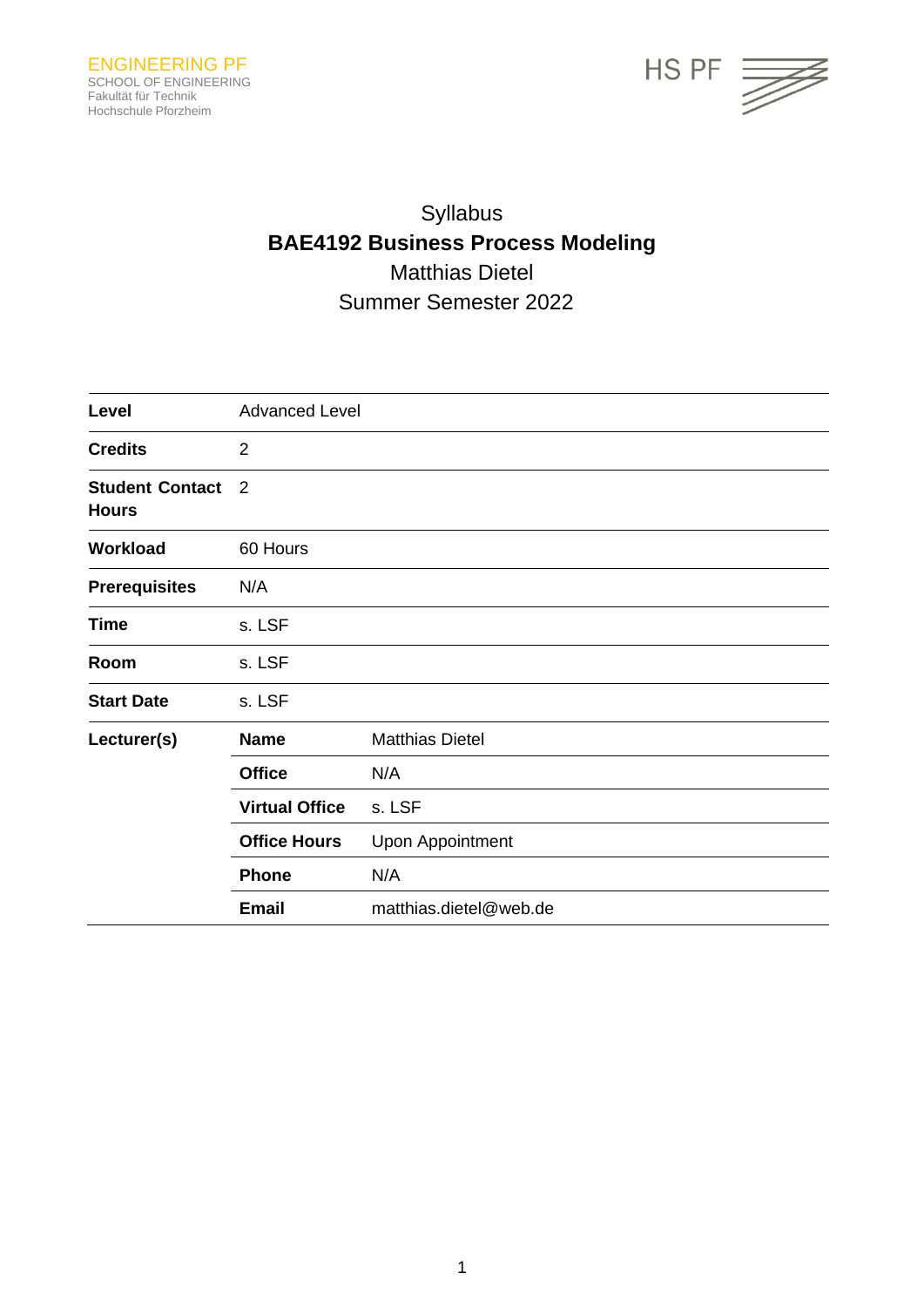## **Summary**

Business Process Management is the set of concepts, methods, and tools that help organizations define, implement, measure and improve their end-to-end processes. The course addresses the methods and techniques required to analyse, design, implement, automate, and evaluate business processes. The main goal of the course is an introduction to essential principles of Business Process Management. The most important concept of BPM will be explained including the business rules and human interaction with processes. The course aims to the modelling of processes with graphical notation BPMN. We will explore tools and solutions supporting the modelling. The course includes a term project where students practice their theoretical knowledge. Blended Learning is an essential component of this course.

## **Outline of the Course**

- Business Processes
- BPMN process models
- Process design

## **Course Intended Learning Outcomes and their Contribution to Program Intended Learning Outcomes / Program Goals**

|                  | Lernergebnis                                                                                                                                   | <b>Contribution</b>                                                                                                                                 |
|------------------|------------------------------------------------------------------------------------------------------------------------------------------------|-----------------------------------------------------------------------------------------------------------------------------------------------------|
|                  | 1.1 Students demonstrate key knowledge in Technical<br>Basics.                                                                                 | Introduction to and communication of interdepend-<br>encies between technical and business require-<br>ments                                        |
| 1.2              | Students demonstrate key knowledge in Mechanical<br>Engineering.                                                                               |                                                                                                                                                     |
|                  | 1.3 Students demonstrate key knowledge in Business<br>Administration.                                                                          | Introduction to Business Process Management                                                                                                         |
|                  | 1.4 Students demonstrate key knowledge in Economics.                                                                                           | Introduction to Business Process Management and<br>its application within economic environments                                                     |
| 1.5              | Students demonstrate key knowledge in Mathemat-<br>ics.                                                                                        |                                                                                                                                                     |
| 1.6              | Students demonstrate key knowledge in Quantitative<br>Methods.                                                                                 |                                                                                                                                                     |
| 1.7 <sub>1</sub> | Students demonstrate key knowledge in Computer<br>Science.                                                                                     | Introduction to Business Process Management<br><b>Tools</b>                                                                                         |
| 2.1              | Students demonstrate proficiency in using current<br>computer programs to solve business and technical<br>problems.                            |                                                                                                                                                     |
| 2.2              | Students demonstrate the ability to use information<br>systems effectively in real world business settings.                                    |                                                                                                                                                     |
| 3.               | Students are able to apply analytical and critical<br>thinking skills to complex problems.                                                     | Students will be able to identify weaknesses in a<br>given process design and suggest improvements<br>that will benefit organizational performance. |
| 4.               | Students are able to develop business ethics-based<br>strategies and are able to apply them to typical busi-<br>ness decision-making problems. |                                                                                                                                                     |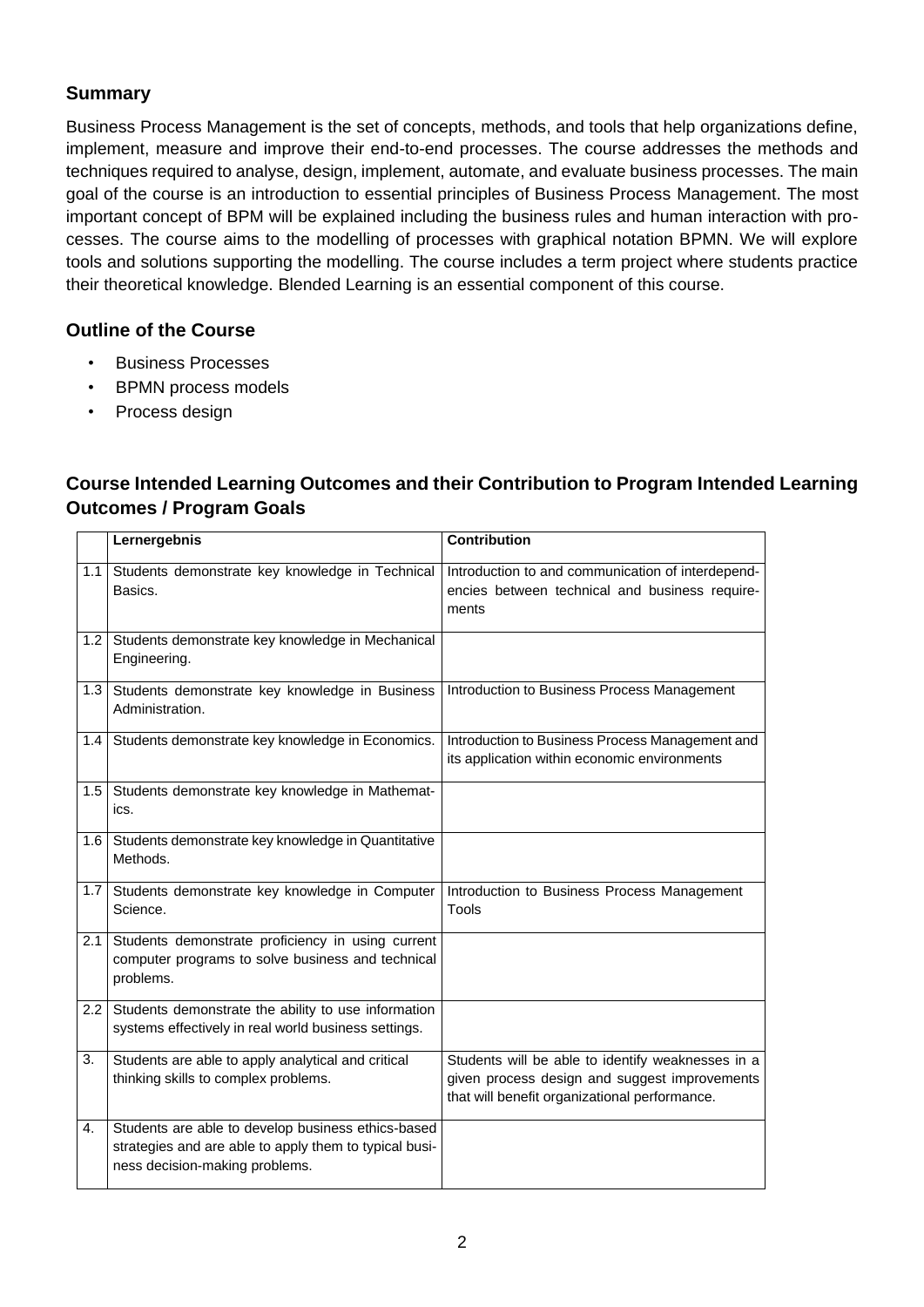| 5.1 | Students demonstrate their ability to express com-<br>plex issues in writing.                                                                                                                |  |
|-----|----------------------------------------------------------------------------------------------------------------------------------------------------------------------------------------------|--|
| 5.2 | Students demonstrate their oral communication skills<br>in presentations and lectures.                                                                                                       |  |
| 6.  | Students show that they are able to work success-<br>fully in a team by performing practical tasks.                                                                                          |  |
| 7.  | Students show that they are able to apply their cross-<br>cultural skills in specific situations.                                                                                            |  |
| 7.1 | Students demonstrate key knowledge and methodo-<br>logical know-how in international management and<br>engineering.                                                                          |  |
| 7.2 | Students demonstrate their ability of analytical and<br>critical reflection and their capacity to work out viable<br>solutions for challenges in international managment<br>and engineering. |  |
| 7.3 | Students show that they are able to apply their inter-<br>national management and engineering competen-<br>cies in specific situations                                                       |  |

## **Teaching and Learning Approach**

Business Process Modeling is an interactive lecture how to model business processes. Therefore, we use examples from real life. To participate fully in class, students are expected to attend classes, read the assigned literature / cases and engage in the practical usage.

## **Literature and Course Materials**

- Jeston, John; Nelis, Johan (2008): Business Process Management: Practical Guidelines to Successful Implementations. 2dn edition, Butterworth-Heinemann.
- Allweyer, T. (2014): Geschäftsprozessmanagement, W3I-Verlag, Witten
- Allweyer, T. (2015): BPMN 2.0, 3. Aktualisierte Auflage, Books on Demand, Norderstedt
- Fischermanns, G. (2013): Praxishandbuch Prozessmanagement, Verlag Dr. Götz Schmidt, 11. Auflage, Gießen
- Gadatsch, A. (2012): Grundkurs Geschäftsprozess-Management, 7. Auflage, Vieweg+Teubner, GWV Fachverlage GmbH, Wiesbaden
- Schmelzer, H., Sesselmann, W. (2008): Geschäftsprozess-Management in der Praxis, 6. Auflage, Carl Hanser Verlag, München

## **Assessment**

Home assignment during the semester; at the end of the semester is must be finished.

- 'Very good' (A grade) signifies that the performance is above and beyond expectations.
- 'Good' (B grade) means that the performance is good and above average.
- 'Satisfactory' (C grade) means that it is an average performance containing insufficiencies but principally appropriate to the expectations.
- 'Adequate' (D grade) describes a below-average performance with obvious deficiencies.
- 'Inadequate' (E grade) is an unacceptable performance that is not sufficient to any expectations.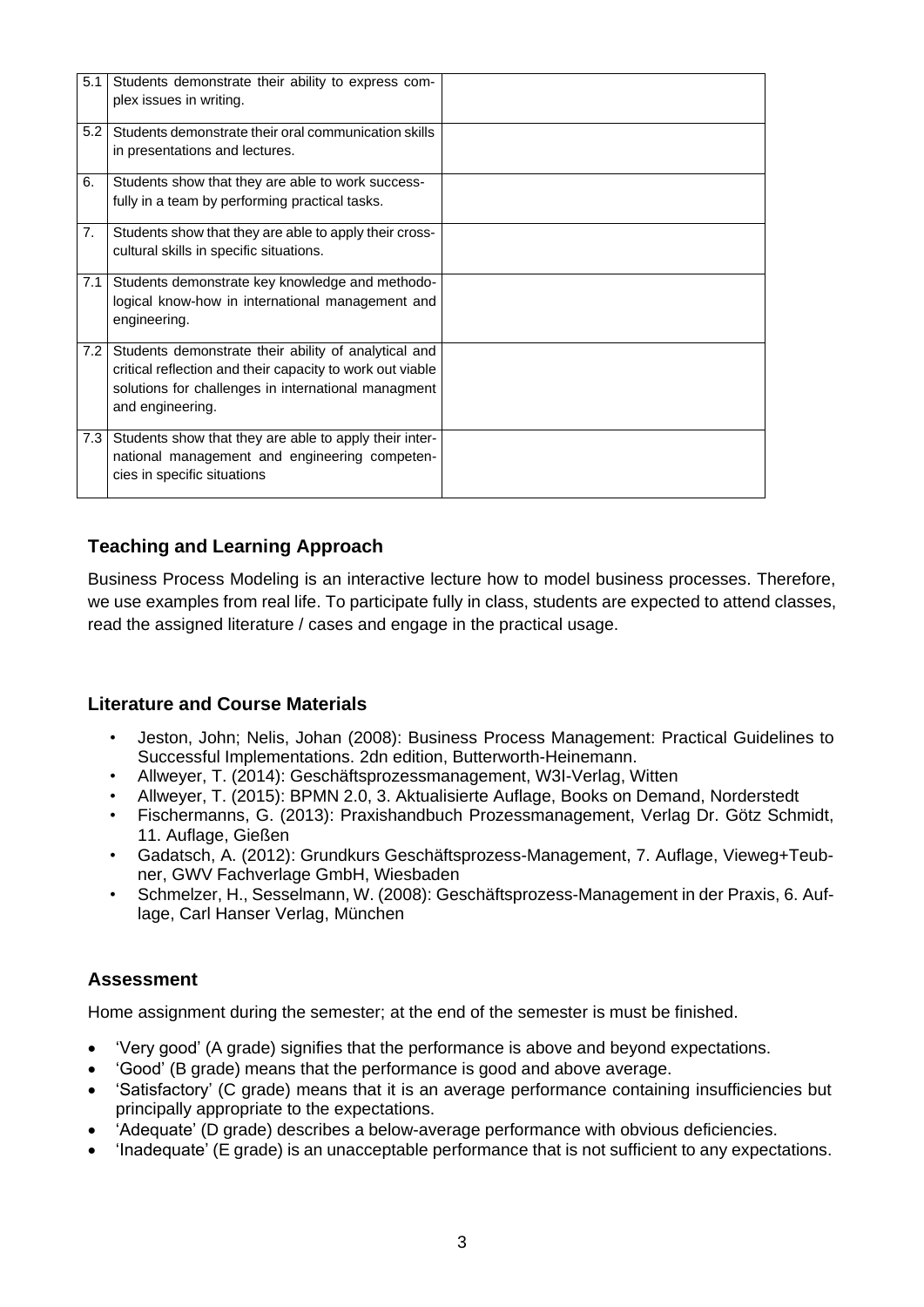## **Schedule**

| Session 1 - 2 | Theory - Business Process Management                                                                        |  |  |
|---------------|-------------------------------------------------------------------------------------------------------------|--|--|
| Session 2 - 3 | Theory - Basic Business Process Management and Notation (BPMN) Ele-<br>ments, Advanced BPMN Elements Part 1 |  |  |
| Session 4 - 6 | Labor (PC) - Exercises Basic BPMN Elements and Advanced BPMN Ele-<br>ments Part 1                           |  |  |
| Session 6 - 7 | Theory - Advanced BPMN Elements Part 2                                                                      |  |  |
| Session 7 - 9 | Theory - Advanced BPMN Elements Part 3 - 4                                                                  |  |  |
|               | <b>Session 10 - 12 Labor (PC) - Exercises Advanced BPMN Elements Part 2 - 3</b>                             |  |  |
|               | Session 13 - 14 Theory - BPMN Style, Process Optimization, Labor (PC) - Process Optimiza-<br>tion           |  |  |

## **Academic Integrity and Student Responsibility**

The lecturer appreciates a substantial exchange between the students, because the fellow students may have valuable contributions to the comprehension of occurring problems or questions.

Following the arguments, collaboration and also an autonomous exercise solving or the discussions on upcoming questions within the lectures are fundamental for a clearer understanding of the subject matter.

Especially large class sizes and foreign languages imply a risk of a high noise level, which has a strong negative influence on the work climate, knowledge acquisition and collaboration. Predominantly a high noise level is caused by a few group members. These 'troublemakers' hinder the other ones from being able to concentrate and therefore won't be tolerated and will be ejected from the class.

## **Code of Conduct for Students**

## Link to the Code of Conduct for online [Teaching](https://e-campus.hs-pforzheim.de/business_pf/digital_learning_tools_links)

## **Teaching Philosophy**

My aim is to ensure that you succeed in your training. Therefore, I want to provide support. In the case of occurring problems or questions, feel free to contact me, for instance by e-mail. I will answer promptly and if required schedule an appointment.

## **Additional Information**

**Language:** English

## **Learning Outcome:**

Students will be able to assess the efficiency and effectiveness of an organization